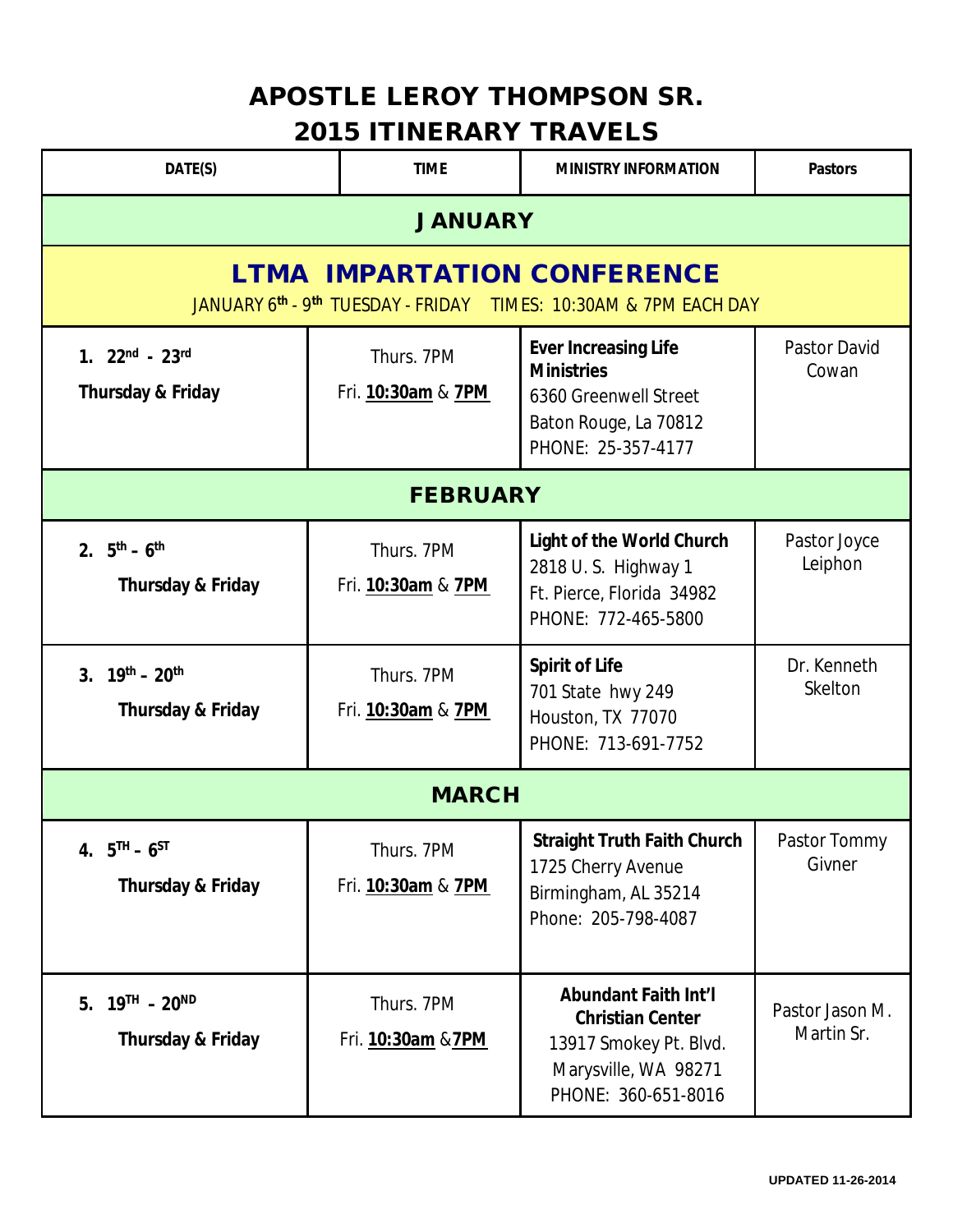| <b>APRIL</b>                                                                     |                                  |                                                                                                                      |                                       |  |  |
|----------------------------------------------------------------------------------|----------------------------------|----------------------------------------------------------------------------------------------------------------------|---------------------------------------|--|--|
| 6. $23^{RD} - 24^{th}$<br>Thursday & Friday                                      | Thurs. 7PM<br>Fri. 10:30am&7PM   | <b>Harvest Time Bible Church</b><br>4430 Jimmy Johnson Blvd<br>Port Arthur, TEXAS 77642<br>PHONE: 409-985-3787       | <b>Pastor Marvin</b><br>Moore         |  |  |
| <b>MAY</b>                                                                       |                                  |                                                                                                                      |                                       |  |  |
| <b>EVER INCREASING WORD TRAINING CENTER GRADUATION</b><br>THURSDAY, MAY 7 AT 7PM |                                  |                                                                                                                      |                                       |  |  |
| 7. $28^{th} - 29^{th}$<br>Thursday & Friday                                      | Thurs. 7PM<br>Fri. 10:30am&7PM   | <b>CHICAGOLAND CHRISTIAN</b><br><b>CENTER EMBASSY</b><br>929 E 103rd St, Chicago, IL<br>60628<br>PHONE: 773-785-1700 | <b>Pastor Marshall</b><br>Davis       |  |  |
| <b>JUNE</b>                                                                      |                                  |                                                                                                                      |                                       |  |  |
| 8. $11^{th} - 12^{th}$<br><b>Thursday &amp; Friday</b>                           | Thurs. 7PM<br>Fri. 10:30am&7PM   | <b>HOPE OF GLORY</b><br>1409 Romain Street<br>Gretna, LA 70053<br>PHONE: 504-368-1392                                | Pastor Ron<br>Walker                  |  |  |
| 9. $25^{th}$ - 26 <sup>th</sup><br>Thursday & Friday                             | Thurs. 7PM<br>Fri. 10:30am & 7PM | <b>FAITH CHRISTIAN</b><br><b>FELLOWSHIP</b><br>104 East 5th Street<br>Plainview, TX 79072<br>PHONE: 806-288-0282     | <b>Pastor Marcus</b><br><b>Flores</b> |  |  |
| <b>JULY</b>                                                                      |                                  |                                                                                                                      |                                       |  |  |
| <b>CAMPMEETING</b><br>MONDAY - FRIDAY, JULY 6th - 10th TIMES: 9:45, 10:30 & 7PM  |                                  |                                                                                                                      |                                       |  |  |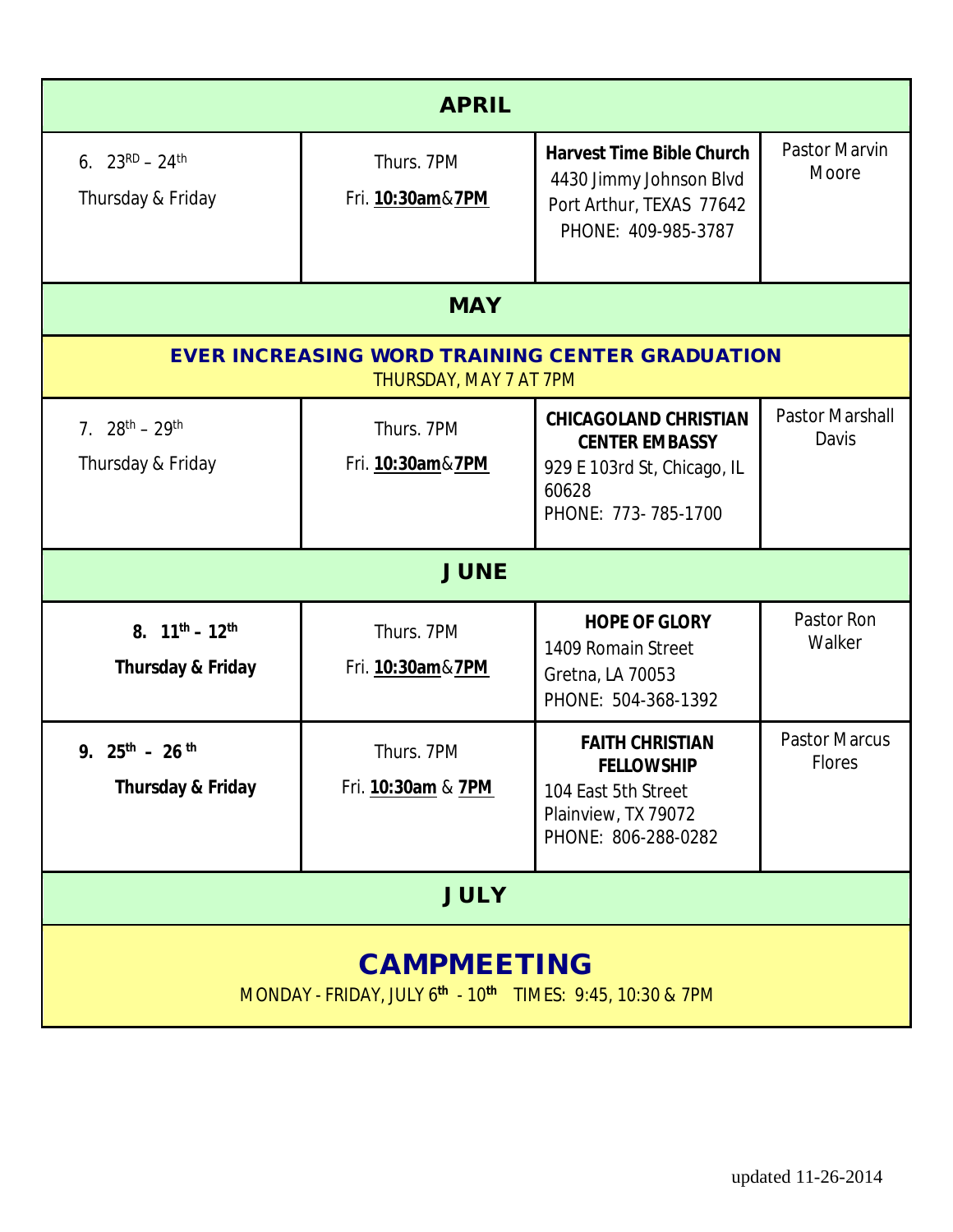| <b>AUGUST</b>                                                                       |                                        |                                                                                                                                  |                                       |  |
|-------------------------------------------------------------------------------------|----------------------------------------|----------------------------------------------------------------------------------------------------------------------------------|---------------------------------------|--|
| 10. 6 <sup>th</sup> -7 <sup>th</sup><br>Thursday & Friday                           | Thurs. 7PM<br>Fri. 10:30am & 7PM       | <b>COLUMBUS CHRISTIAN</b><br><b>CENTER</b><br>2300 North Cassady Avenue<br>Columbus, OHIO 43219<br>PHONE: 614-416-9673           | <b>Pastor David</b><br>Forbes         |  |
|                                                                                     | <b>SEPTEMBER</b>                       |                                                                                                                                  |                                       |  |
| 11. $3^{rd}$ - 4 <sup>th</sup><br>Thursday & Friday                                 | Thurs. 7PM<br>Fri. 10:30am & 7PM       | <b>MT. GILEAD FULL GOSPEL</b><br><b>INT'L</b><br>2501 Mt. Gilead Blvd<br>Richmond, VA 23235<br>Phone: 804-675-7600               | <b>Bishop Daniel</b><br>Robertson Jr. |  |
| 12. $17^{th}$ - 18 <sup>th</sup><br>Thursday & Friday                               | Thurs. 7PM<br>Fri. 10:30am & 7PM       | <b>LIFE MUSIC CHRISTIAN</b><br><b>FELLOWSHIP</b><br>3407 Belair Road<br>Baltimore, MD 21213<br>410-325-4100                      | Pastor<br><b>Timothy Moore</b>        |  |
| <b>OCTOBER</b>                                                                      |                                        |                                                                                                                                  |                                       |  |
| 13. $1^{st}$ - $2^{nd}$<br>Thursday & Friday                                        | Tuesday 7PM<br>Wed. 10:30am&7PM        | <b>WORLD SHAKERS CHURCH</b><br><b>INT'L</b><br>851 North 48 <sup>th</sup> Street<br>Baton Rouge, La 70802<br>PHONE: 225-926-9549 | Pastor<br>Jeffery Phillips            |  |
| 14. $15^{th}$ – $16^{th}$<br>Thursday & Friday                                      | Thurs. 7PM<br>Fri. <b>10:30am</b> &7PM | <b>Mercy &amp; Truth Ministries</b><br>9911 Jefferson Ave.<br>Newport News, VA 23605<br>Phone: 757-240-4695                      | Pastor Eric<br><b>Miller</b>          |  |
| <b>NOVEMBER</b>                                                                     |                                        |                                                                                                                                  |                                       |  |
| <b>PROSPERITY REVIVAL</b><br>MONDAY - FRIDAY, NOVEMBER 9TH - 13H TIMES: 10:30 & 7PM |                                        |                                                                                                                                  |                                       |  |